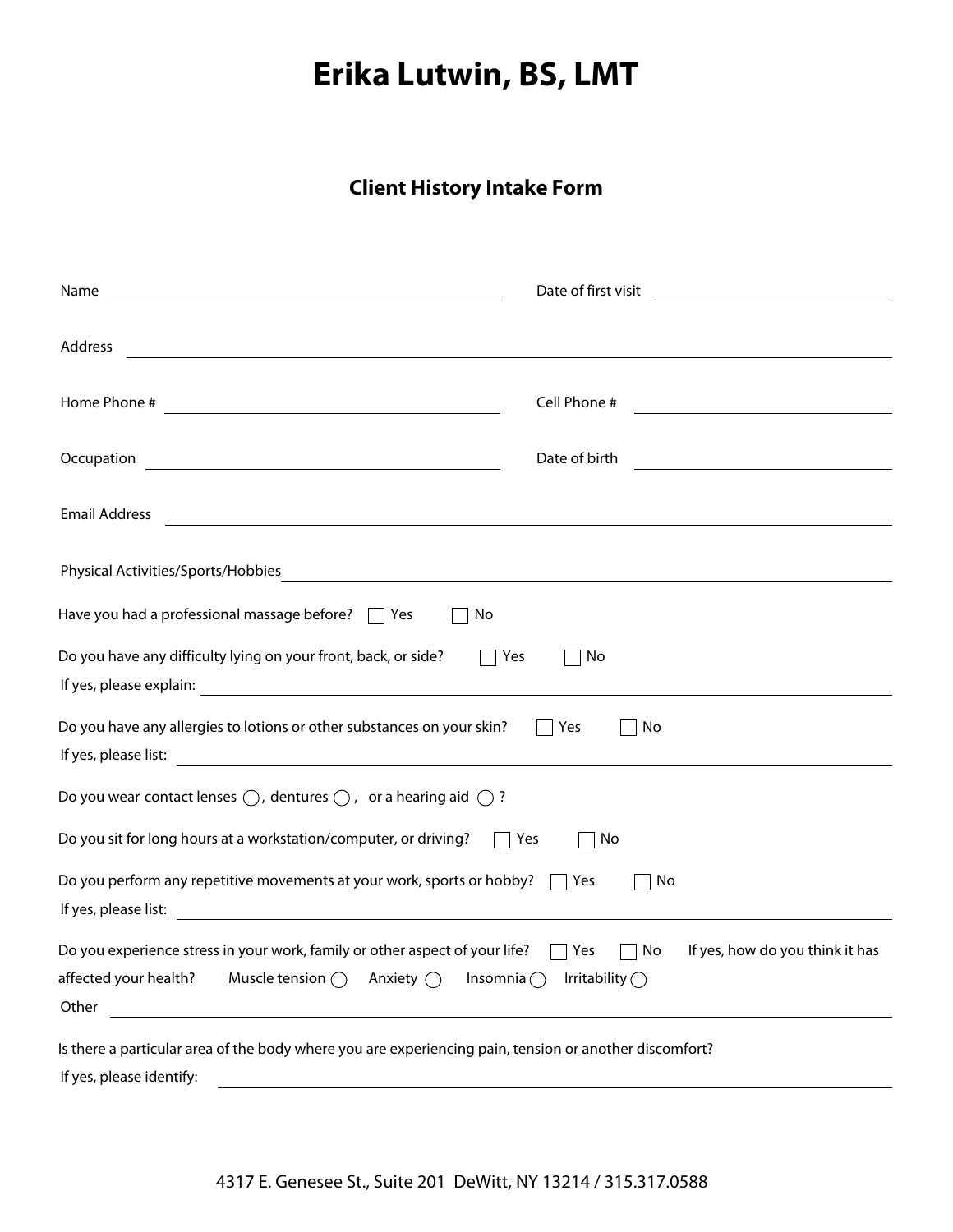| If yes, please explain:                                           | Are you currently under medical supervision? $\Box$ Yes<br>No |
|-------------------------------------------------------------------|---------------------------------------------------------------|
| Are you currently taking any medications?<br>If yes, please list: | $\Box$ Yes<br>No                                              |

## Please list any surgeries or serious hospitalization visits including dates:

| Description                                                                        | Date |
|------------------------------------------------------------------------------------|------|
|                                                                                    |      |
|                                                                                    |      |
|                                                                                    |      |
|                                                                                    |      |
|                                                                                    |      |
|                                                                                    |      |
| Have you ever been involved in any accidents?<br>$\Box$ Yes<br>No<br>$\mathcal{L}$ |      |
| If yes, please describe and include dates:                                         |      |
|                                                                                    |      |
|                                                                                    |      |

Please list the name of your current doctor/health care provider and include their phone number.

| For women, are you pregnant? | Yes | No<br>$\blacksquare$ | If yes, how many months and are you experiencing any difficulties? |
|------------------------------|-----|----------------------|--------------------------------------------------------------------|
| If yes, please describe:     |     |                      |                                                                    |
|                              |     |                      |                                                                    |
|                              |     |                      |                                                                    |
|                              |     |                      |                                                                    |
|                              |     |                      |                                                                    |
|                              |     |                      |                                                                    |
|                              |     |                      |                                                                    |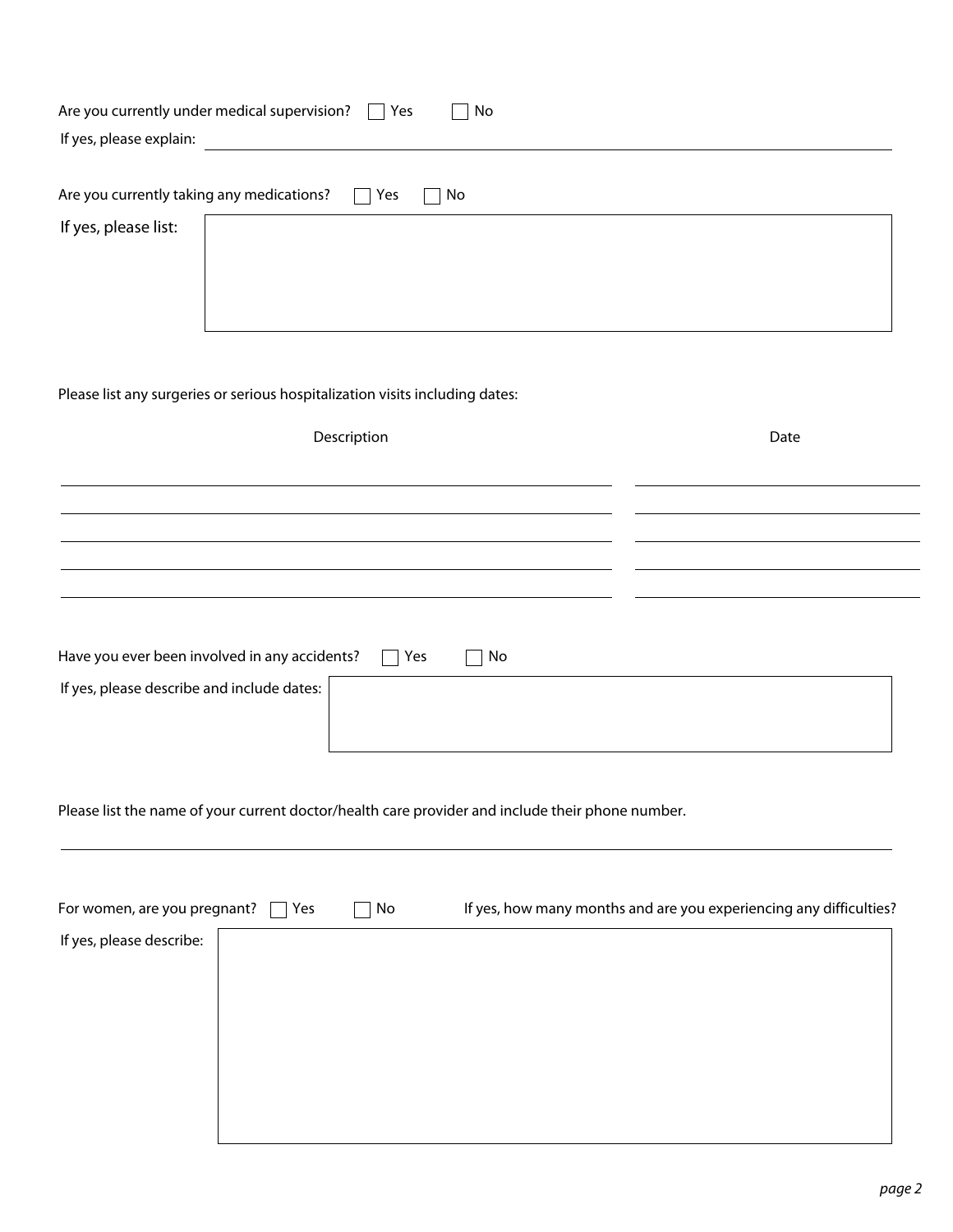Please check any of the following conditions that you have had or are currently experiencing:

| <b>Skin</b>                  | Circulatory              | <b>Digestive</b>                     |
|------------------------------|--------------------------|--------------------------------------|
| <b>Fungal Infections</b>     | Anemia                   | GERD (acid reflux)                   |
| Herpes simplex               | Thrombophlebitis         | Ulcers                               |
| Warts                        | Deep vein thrombosis     | Crohn disease                        |
| Eczema                       | High blood pressure      | Irritable bowel syn.                 |
| Psoriasis                    | Heart disease            | Gallstones                           |
| Skin cancer                  | Varicose veins           | Hepatitis                            |
|                              | Clotting disorders       |                                      |
| <b>Musculoskeletal</b>       | Lymph/Immune             | Endocrine                            |
| Fibromyalgia                 | Edema                    | <b>Diabetes</b>                      |
| Rhuematoid arthritis         | Leukemia/lymphoma        | Hypothyroidism                       |
| Osteoarthritis               | <b>HIV/AIDS</b>          | Hyperthyroidism                      |
| TMJ dysfunction              | Chronic fatigue syndrome |                                      |
| Thoracic Outlet Synd.        | Lupus                    |                                      |
| Carpal Tunnel Synd.          | Any autoimmune disorders | <b>Urinary</b>                       |
| Strains, sprains, tendonitis |                          | Kidney stones                        |
| Screws, pins, staples        |                          | Kidney disease                       |
| Nervous                      | Respiratory              | Reproductive                         |
| Depression                   | Asthma                   | <b>Breast cancer</b>                 |
| Multiple sclerosis           | Emphysema                | Endometriosis                        |
| Post polio syndrome          | Sinusitis                | Ovarian cancer                       |
| Cysts                        | Tuberculosis             | Prostate cancer                      |
| Headaches/migraines          |                          | Painful or Irregular<br>Menstruation |
| Stroke                       |                          |                                      |
| Seizure disorders            |                          |                                      |
| Reduced sensation            |                          |                                      |
| Sleep disorders              |                          |                                      |

Please list any other current conditions that you may have had or are currently experiencing: